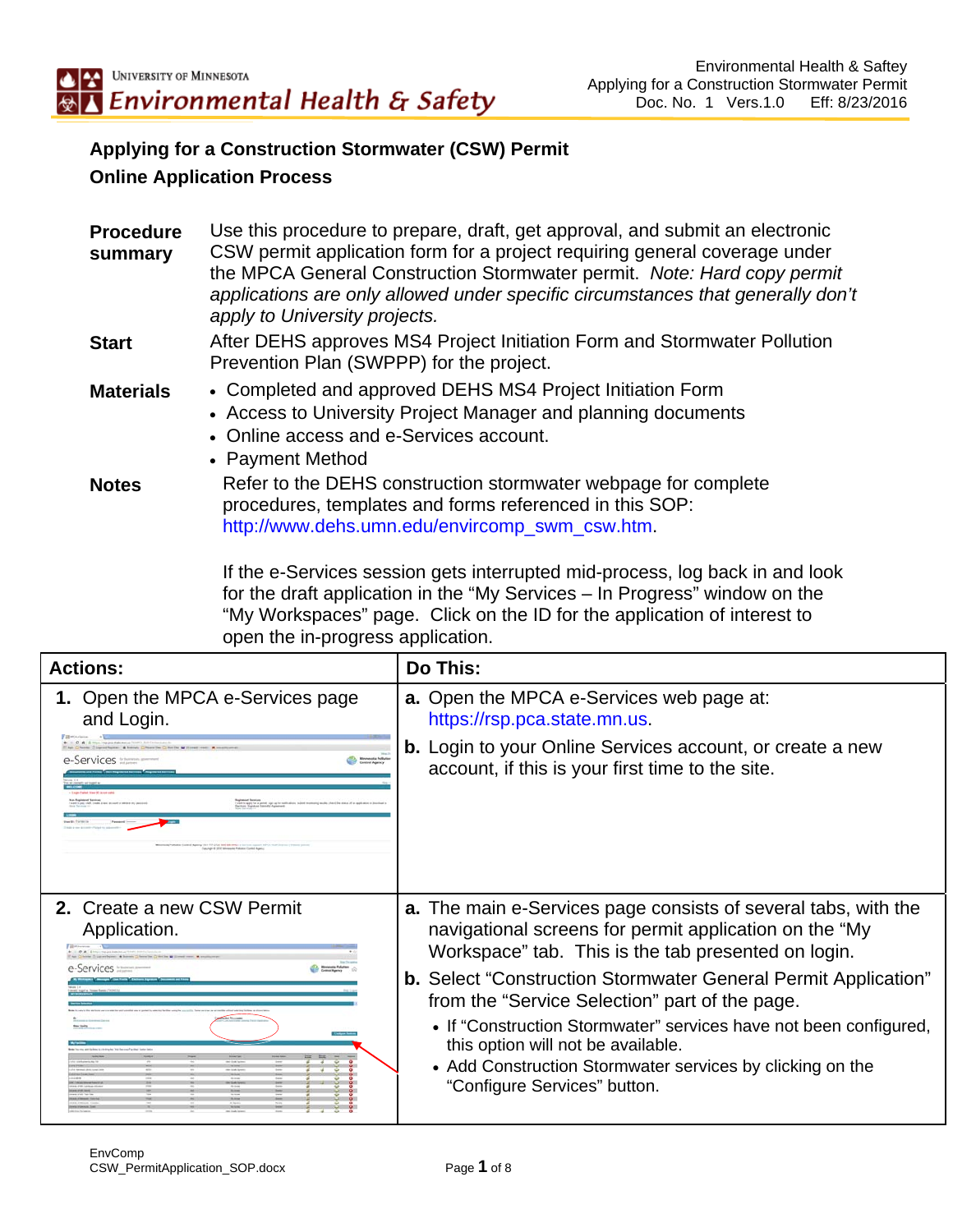

| <b>Actions:</b>                                 | Do This:                                                                                                                                     |
|-------------------------------------------------|----------------------------------------------------------------------------------------------------------------------------------------------|
| 2. (continued)                                  | • Click on the "Construction Stormwater General Permit<br>Application" box and click the "OK" button to return to the "My<br>Workspace" page |
| 3. Complete Application Readiness               | a. Click on all four boxes on the application readiness page.                                                                                |
| screen.                                         | <b>b.</b> Click on the "Continue" button to move to the next screen.                                                                         |
| 4. Complete Prevention Opportunities<br>screen. | a. Answer the two pollution prevention questions on this<br>screen.                                                                          |
| e-Services                                      | <b>b.</b> Click on the "Continue" button to move to the next screen.                                                                         |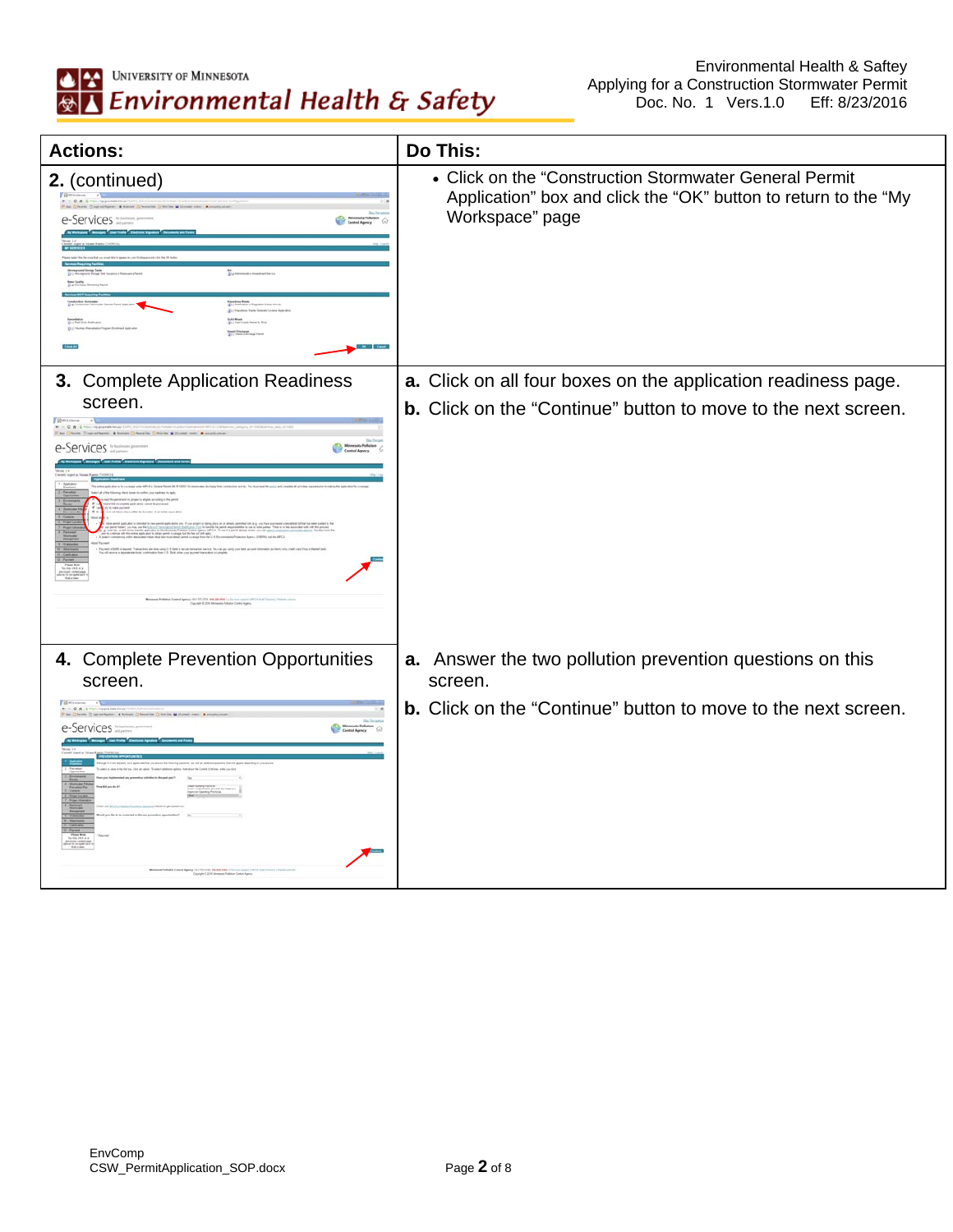## **ALAN UNIVERSITY OF MINNESOTA**<br>**<b>Environmental Health & Safety**

| <b>Actions:</b>                                                 | Do This:                                                                                                                                                                                                                                                                                                                                                                                                                                                                                                                                                                                                                                                                                              |
|-----------------------------------------------------------------|-------------------------------------------------------------------------------------------------------------------------------------------------------------------------------------------------------------------------------------------------------------------------------------------------------------------------------------------------------------------------------------------------------------------------------------------------------------------------------------------------------------------------------------------------------------------------------------------------------------------------------------------------------------------------------------------------------|
| 5. Complete Environmental Review<br>screen.                     | a. Using information provided by the University Project Manager<br>and/or planning documents for the project, complete the<br>questions on this page.<br>• DEHS staff are involved in project planning and will inform<br>University Project Managers if Environmental Review<br>requirements are triggered by the project.<br>• If an environmental review was required but is not yet<br>complete, consult with DEHS staff before applying for the<br>permit.<br><b>b.</b> Click on the "Continue" button to move to the next screen.                                                                                                                                                               |
| 6. Complete the Stormwater Pollution<br>Prevention Plan screen. | a. Answer the questions on the Stormwater Pollution Prevention<br>Plan screen using the DEHS-approved MS4 Project Initiation<br>Form.<br>• Approval of the DEHS form indicates that SWPPP review<br>is complete and approved.<br>• Impaired water listings are provided on the DEHS-<br>approved MS4 Project Initiation Form and are also<br>included on a table in the narrative portion of the DEHS-<br>approved SWPPP.<br>• Appendix A provisions are included, if applicable, in a<br>DEHS-approved SWPPP. Most impairment listings are<br>not sediment-based, and are therefore not typically<br>addressed in the SWPPP.<br><b>b.</b> Click on the "Continue" button to move to the next screen. |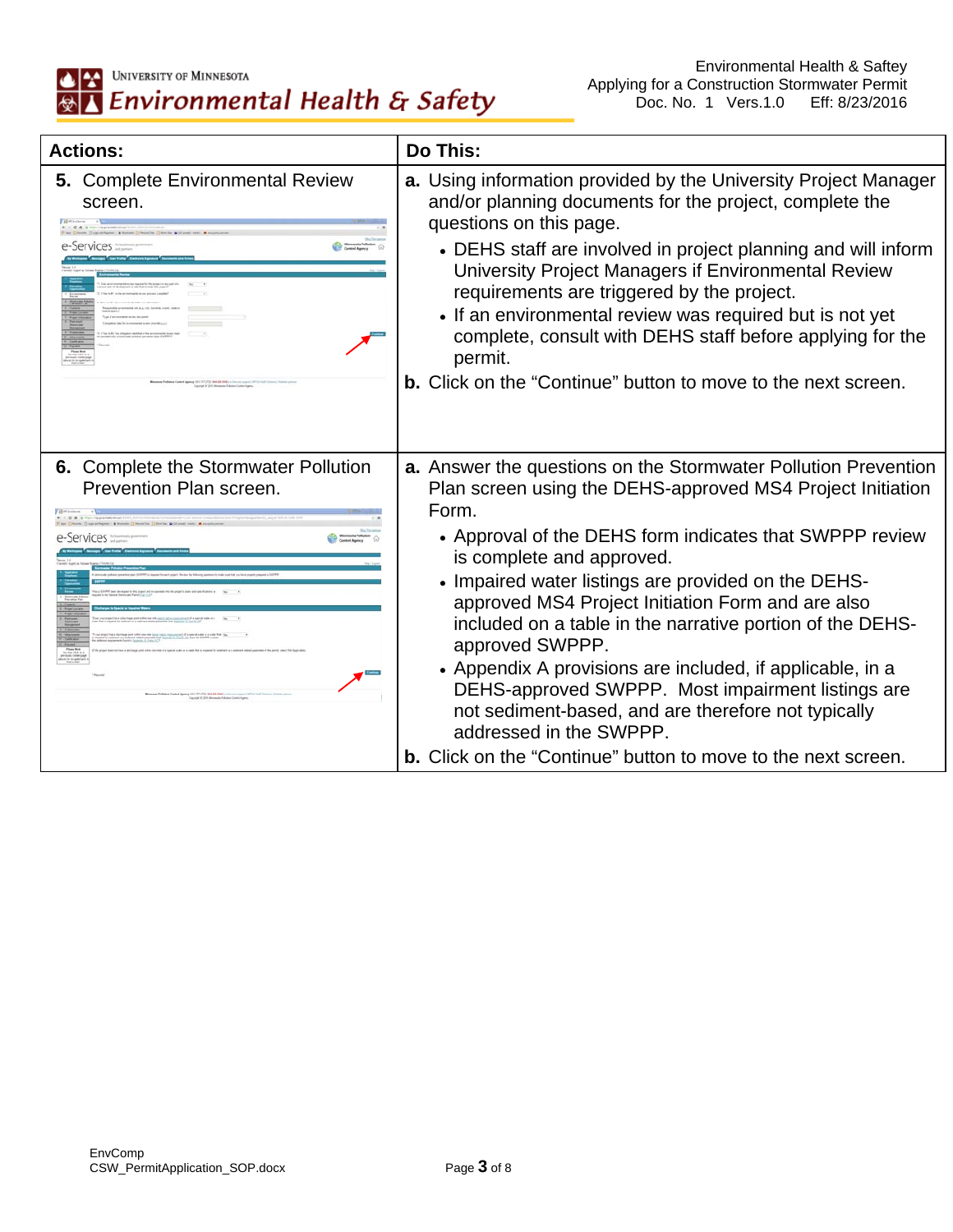| <b>Actions:</b>                                    | Do This:                                                                                                                                                                                                                                                                                                                                                                                                                                                                                                                                                                                             |
|----------------------------------------------------|------------------------------------------------------------------------------------------------------------------------------------------------------------------------------------------------------------------------------------------------------------------------------------------------------------------------------------------------------------------------------------------------------------------------------------------------------------------------------------------------------------------------------------------------------------------------------------------------------|
| 7. Complete the 'Owner' tab in<br>Contacts screen. | <b>a.</b> For projects affiliated with the Twin Cities campus, add the<br>primary owner contact for the University on the "1. Owner"<br>contact screen presented:<br>• first name, last name, title: Michael Austin, Director<br>• email: austi001@umn.edu<br>• Organization Name: University of Minnesota<br>• Address Line 1, State, County: 501 23rd Ave SE, MN, Hennepin<br>• City, Zip Code: Minneapolis, 55414<br><b>b.</b> In the table below the contact address, select "Office Phone"<br>Number" from the "Type" drop-down list and add (612) 626-<br>6436 to the "Contact Number" column. |
|                                                    | c. Click on the "Save" button.<br>d. Select "Owner Contact" from the dropdown to the left of the<br>"Add Contact" button and click on "Add Contact" to add a<br>second contact to the permit application.                                                                                                                                                                                                                                                                                                                                                                                            |
|                                                    | e. A new "Owner Contact" tab will be created and presented.<br>Add the following contact information:<br>• first name, last name, title: Julianne Rantala, Environmental<br>Specialist<br>· email: jrantala@umn.edu<br>• Organization Name: University of Minnesota<br>• Address Line 1, State, County: 501 23rd Ave SE, MN, Hennepin<br>• City, Zip Code: Minneapolis, 55414<br>f. In the table below the contact address, select "Office Phone"<br>Number" from the "Type" drop-down list and add<br>6126267657 to the "Contact Number" column.                                                    |
|                                                    | g. Click on the "Save" button.<br>h. Projects on other campuses may have different owner<br>contacts. Consult with DEHS staff for correct information.                                                                                                                                                                                                                                                                                                                                                                                                                                               |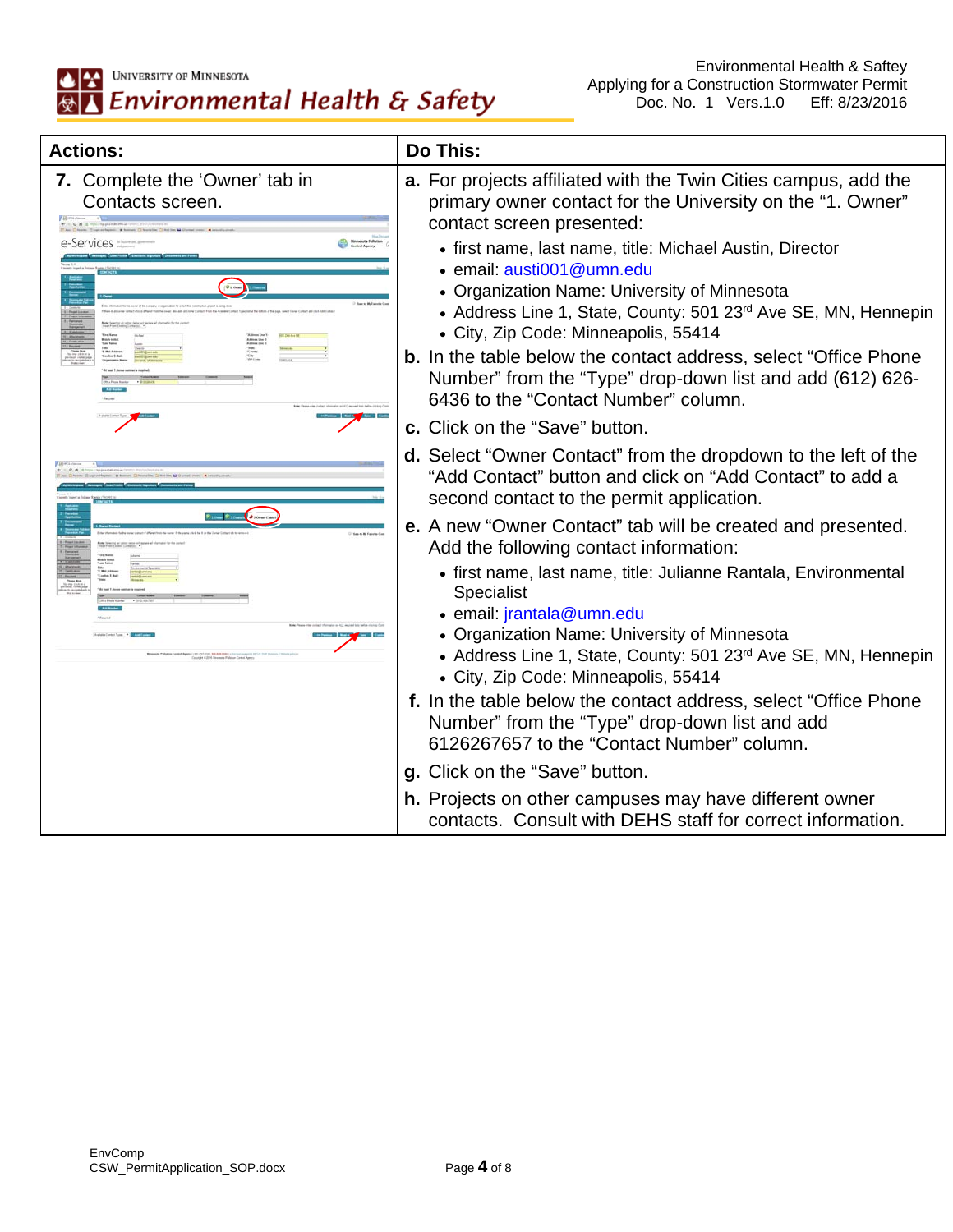| <b>Actions:</b>                                         | Do This:                                                                                                                                                                                                                                                                                                                                                                                                                                                                                   |
|---------------------------------------------------------|--------------------------------------------------------------------------------------------------------------------------------------------------------------------------------------------------------------------------------------------------------------------------------------------------------------------------------------------------------------------------------------------------------------------------------------------------------------------------------------------|
| 8. Complete the 'Contractor' tab in<br>Contacts screen. | <b>a.</b> Click on the "2. Contractor" tab and add the primary<br>contractor contact information.                                                                                                                                                                                                                                                                                                                                                                                          |
|                                                         | • If the contact person is the same as the person logged in, you<br>can fill in the screen by selecting yourself from the "Insert from<br>Existing Contact(s)" drop-down listing. This will prefill all of<br>the address and contact information.<br>• If different or additional contractor contacts are needed, enter<br>contacts and/or add new contacts using the "Add Contacts"<br>process described above.<br><b>b.</b> Click on the "Save" button between entering each contact to |
|                                                         | avoid losing entered information.                                                                                                                                                                                                                                                                                                                                                                                                                                                          |
|                                                         | c. Click on the "Continue" button.                                                                                                                                                                                                                                                                                                                                                                                                                                                         |
|                                                         | d. Select addresses on the "USPS Address Validation" screen,<br>if presented. Click on the "Continue" button.                                                                                                                                                                                                                                                                                                                                                                              |
| 9. Complete the Project Location<br>screen.             | <b>a.</b> Complete either "Address Line 1" or the "Location<br>Description" to describe the location of the project.                                                                                                                                                                                                                                                                                                                                                                       |
|                                                         | • For linear projects, use the "Location Description" field; for other<br>types of projects, use the official project address (see project<br>documentation or DEHS-approved MS4 Project Initiation<br>Form).                                                                                                                                                                                                                                                                              |
|                                                         | <b>b.</b> Complete the latitude and longitude spaces for the project<br>address.                                                                                                                                                                                                                                                                                                                                                                                                           |
|                                                         | c. Click on the "Map" button to determine the coordinates<br>associated with the project. The "Latitude", "Longitude" and<br>"Collection Method" will automatically populate the e-<br>Services screen.                                                                                                                                                                                                                                                                                    |
|                                                         | <b>d.</b> Click on the "Continue" button to save and move to the next<br>screen.                                                                                                                                                                                                                                                                                                                                                                                                           |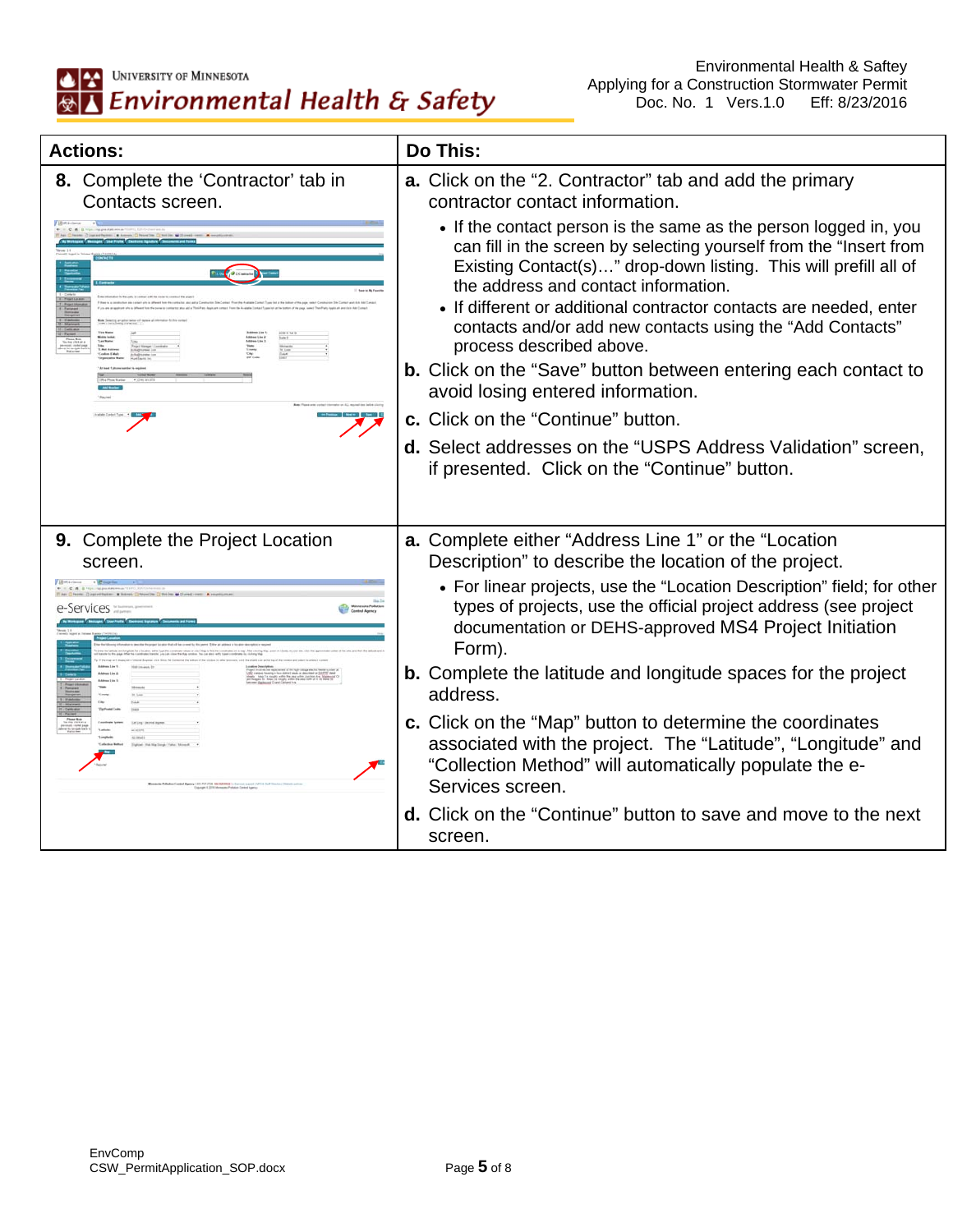## UNIVERSITY OF MINNESOTA Environmental Health & Safety

| <b>Actions:</b>                                                                                                                                                                                                                                                                                                                                                                                                                       | <b>Do This:</b>                                                                                                                                                                                                                                                                                                                                                                                                                                                                                                                            |
|---------------------------------------------------------------------------------------------------------------------------------------------------------------------------------------------------------------------------------------------------------------------------------------------------------------------------------------------------------------------------------------------------------------------------------------|--------------------------------------------------------------------------------------------------------------------------------------------------------------------------------------------------------------------------------------------------------------------------------------------------------------------------------------------------------------------------------------------------------------------------------------------------------------------------------------------------------------------------------------------|
| <b>10.</b> Complete the Project Information<br>screen.<br>e-Services:                                                                                                                                                                                                                                                                                                                                                                 | <b>a.</b> Indicate the project name using the following naming<br>convention:<br>• UMxx-project name (project number), for example, the project<br>in the example is UMD-Housing High Voltage Feeder<br>Replacement (03-500-16-1493). An example project affilitated<br>with the Twin Cities campus is UMTC-Bell Museum and<br>Planetarium (02-489-15-1409).<br>• Project size and disturbed areas can be found on the MS4<br>Project Initiation form.<br><b>b.</b> Click on the "Continue" button to save and move to the next<br>screen. |
| 11. Complete the Waterbodies screen.                                                                                                                                                                                                                                                                                                                                                                                                  | <b>a.</b> Indicate whether there are waters within 1 mile of the site.<br>• Assume any waterbody within a mile will receive stormwater<br>and enter the information. Waterbody information can be found<br>on the DEHS-approved MS4 Project Initiation Form.<br>• Click on the "Add Row" button to add additional waters.<br><b>b.</b> Cick on the "Continue" button to save and move to the next<br>screen.                                                                                                                               |
| 12<br>"Share" draft permit application with<br>University staff.<br>Minnesota Pulk<br>Cardrel Agency<br>e-Services =<br>apt <sup>ro</sup> the Frenc <sup>o</sup> Electron Spraton <sup>2</sup> De<br>DO NOT complete certification step yet.<br><b>COL</b><br>Go back to My Workspace to "share".<br>t Pollution Cambel Agency (163-757-2728) and AM (1983) is the core current (1<br>Clayright & 2016 Mercuria Pollution Cambridgets | STOP WORKING on the electronic draft here<br>а.<br><b>b.</b> Prior to completing the certification and payment steps, exit<br>the permit application and "share" the digital file with<br>University SWPPP contact for review.<br>c. To "Share", click on the "My Workspace" tab from any<br>screen.                                                                                                                                                                                                                                       |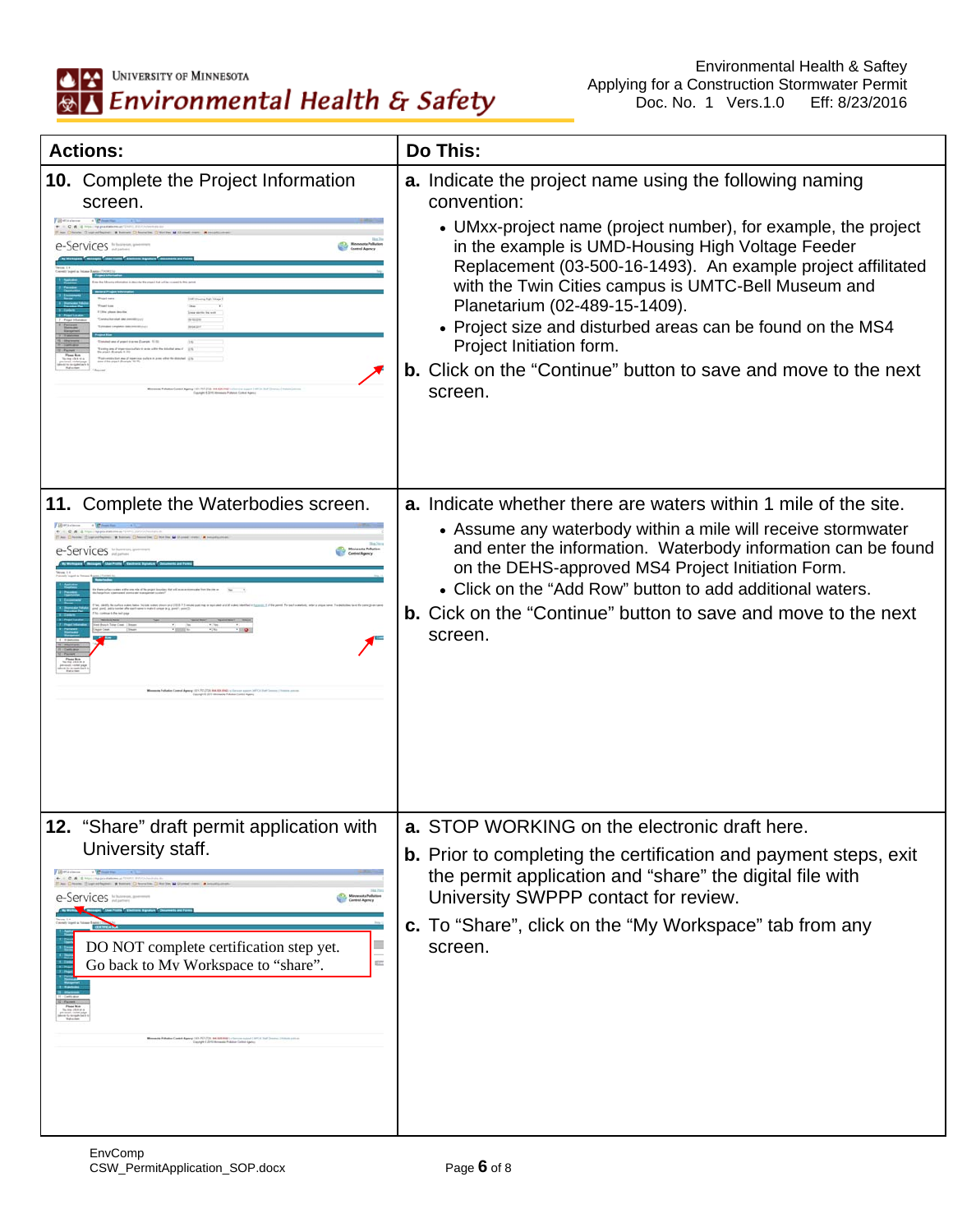| <b>Actions:</b>                                                    | Do This:                                                                                                                                                                                                                                                                                                                                                                                                                                                                                                                                                                                                         |
|--------------------------------------------------------------------|------------------------------------------------------------------------------------------------------------------------------------------------------------------------------------------------------------------------------------------------------------------------------------------------------------------------------------------------------------------------------------------------------------------------------------------------------------------------------------------------------------------------------------------------------------------------------------------------------------------|
| 12. (continued)<br><b>A-SAIVICAS</b>                               | c. Scroll to the "My Services – In Progress" window on the My<br>Workspace page and click on the "Share" button next to the<br>in progress permit application of interest.<br>d. When the Share Service screen is presented, indicate the<br>University SWPPP contact's User ID in the field provided.<br>• For UMD Projects: EJLARSON → Erik Larson<br>• For UMTC and other projects: 73419613A → Julianne Rantala<br>e. Click on the "Search" button.                                                                                                                                                          |
| 13. Grant access to the draft permit<br>application.<br>e-Services | a. When the Result window is presented, click on the "Grant"<br>Access" button.<br>• An email will be sent by the e-Services system to the user<br>granted access.<br>• The granted user may review and edit the electronic file and<br>make changes to any of the pages.<br>• The University SWPPP contact will review the draft information<br>for consistency, completeness and accuracy, making changes<br>as necessary.<br>• The University SWPPP contact will contact the contractor<br>contact indicated on the "2. Contractor" screen of the draft<br>permit application when review has been completed. |
|                                                                    |                                                                                                                                                                                                                                                                                                                                                                                                                                                                                                                                                                                                                  |